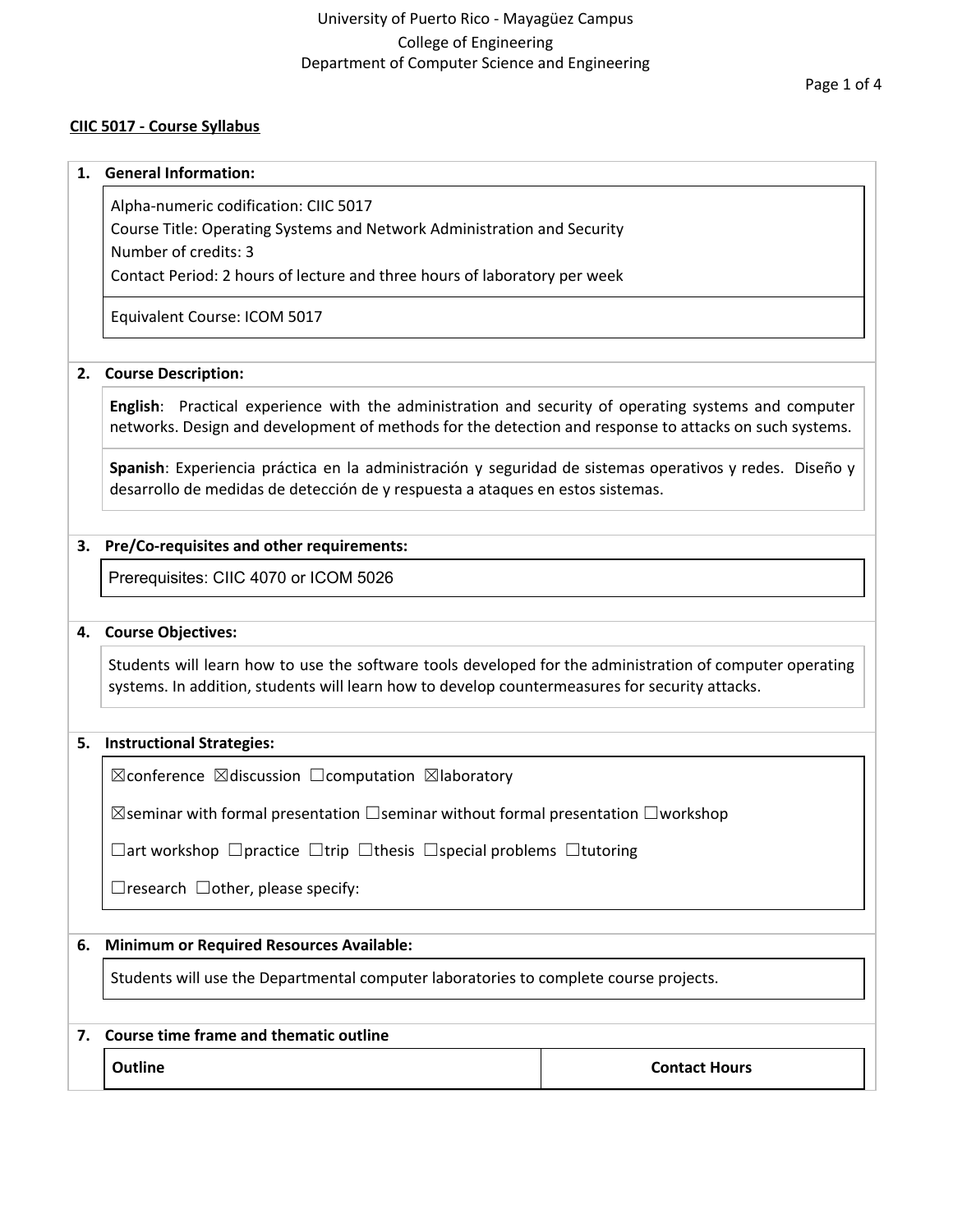| Introduction to system administration                   | 3  |
|---------------------------------------------------------|----|
| System, user, and file system configuration and backup  | 6  |
| Installation, event logging and problem investigation   | 3  |
| Administering network configuration and services        | 3  |
| User services and maintenance                           | 3  |
| Cryptographic basics and secure socket and other layers | 6  |
| Hacking methods, intrusion and virus countermeasures    | 9  |
| Legal and ethical issues                                | 6  |
| Project presentations                                   | 3  |
| Exams and discussions                                   | 3  |
| Total hours: (equivalent to contact period)             | 45 |

# **8. Grading System**

☒Quantifiable (letters) ☐ Not Quantifiable

#### **9. Evaluation Strategies**

|                                        | Quantity | Percent |
|----------------------------------------|----------|---------|
| $\boxtimes$ Exams                      | 2        | 40%     |
| $\boxtimes$ Final Exam                 | 1        | 20%     |
| $\square$ Short Quizzes                |          |         |
| $\Box$ Oral Reports                    |          |         |
| $\Box$ Monographies                    |          |         |
| $\Box$ Portfolio                       |          |         |
| $\boxtimes$ Projects                   | 1        | 20%     |
| $\square$ Journals                     |          |         |
| $\boxtimes$ Other, specify: Laboratory | 10       | 20%     |
| TOTAL:                                 |          | 100%    |

#### **10. Bibliography:**

- 1. Evi Nemeth, Garth Snyder, and Trent R. Hein, *UNIX and Linux Administration Handbook*, 4th ed., Prentice Hall, 2010.
- 2. Jan Bergstra, and Mark Burgess*, Handbook of Network and System Administration*, Elsevier, 2008.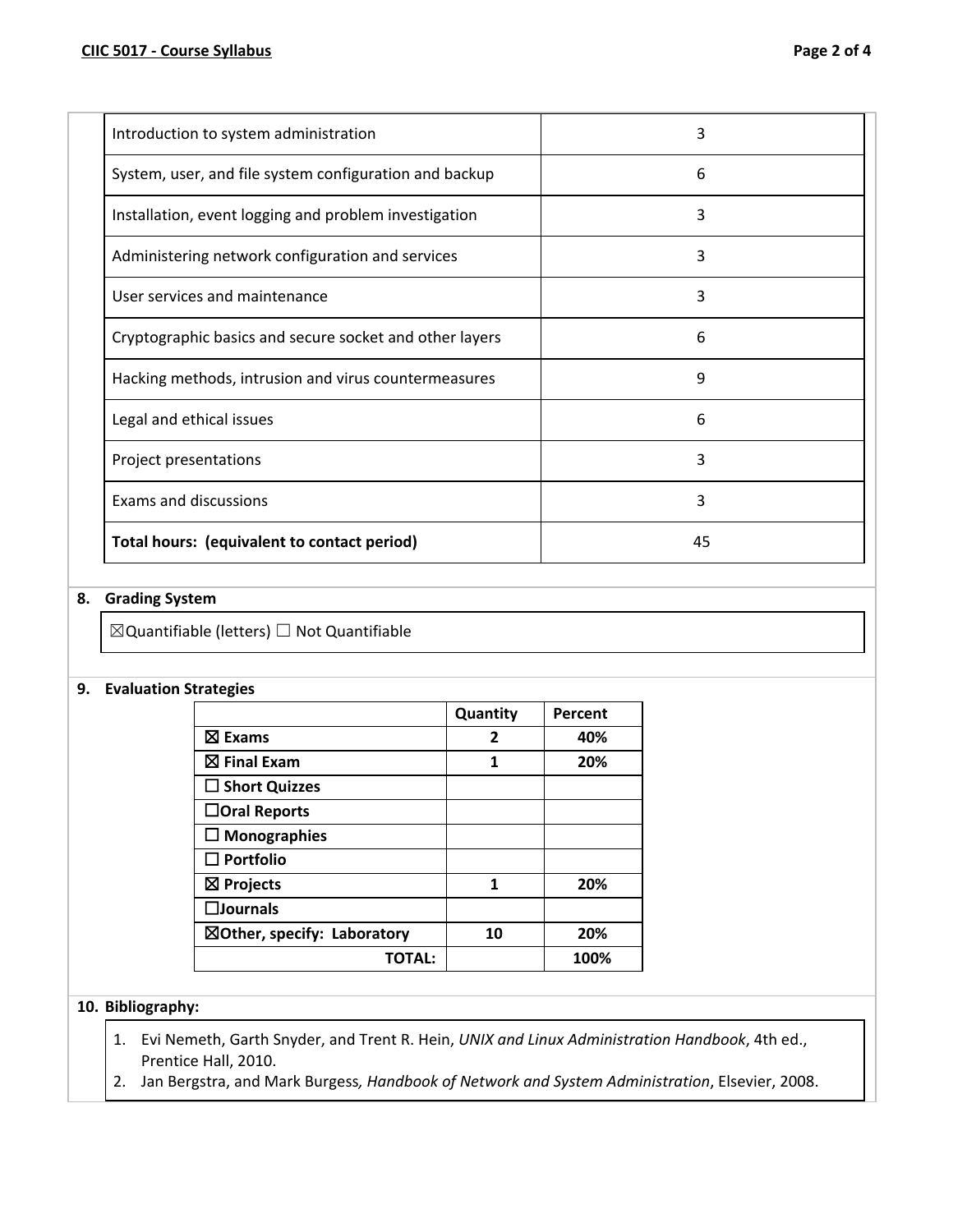- 3. Wale Soyinka, *Linux Administration: A Beginner's Guide*, 6th ed., McGraw-Hill, 2012.
- 4. Association for Computing Machinery, Software Engineering Code of Ethics and Professional Practice, 1999, http://www.acm.org/about/se-code
- 5. Yingxu Wang, Software Engineering Foundations: A Software Science Perspective, CRC Press, 2007. [Classic Book] http://dx.doi.org/10.1201/9780203496091. [Available via CRCnetBASE, UPRM General Library Databases]
- 6. A. Rashid, J. Weckert, and R. Lucas, "Software Engineering Ethics in a Digital World," Computer, vol. 42, no. 6, pp. 34–41, 2009. http://dx.doi.org/10.1109/MC.2009.200 [Available via IEEE Xplore, UPRM General Library Databases]

# **11. Course Outcomes**

| Upon completion of this course the student will be able to:                                                           | Program Student<br><b>Outcomes Impacted</b> |
|-----------------------------------------------------------------------------------------------------------------------|---------------------------------------------|
| 1. understand and perform system administration tasks                                                                 | 5                                           |
| understand and analyze the hardware components in<br>$2_{\cdot}$<br>computing systems                                 | 7                                           |
| 3. install and configure operating systems                                                                            | 1                                           |
| 4. install and configure software to enable services                                                                  | 1                                           |
| analyze vulnerabilities of software systems<br>5.                                                                     | 1                                           |
| analyze characteristics of hacking attacks<br>6.                                                                      | 1                                           |
| perform forensic analysis of intrusion attempts using system<br>$7_{\scriptscriptstyle{\sim}}$<br>tools               | 2                                           |
| 8.<br>understand ethical, legal, and social issues related to security<br>attacks, and system administration policies | 4                                           |
| define, implement, and evaluate a computing system with<br>9.<br>system administration and security aspects           | 2                                           |

### **12. According to Law 51**

Students will identify themselves with the Institution and the instructor of the course for purposes of assessment (exams) accommodations. For more information please call the Student with Disabilities Office which is part of the Dean of Students office (Office #4) at (787)265-3862 or (787)832-4040 extensions 3250 or 3258.

### **13. Academic Integrity**

-The University of Puerto Rico promotes the highest standards of academic and scientific integrity. Article 6.2 of the UPR Students General Bylaws (Board of Trustees Certification 13, 2009-2010) states that